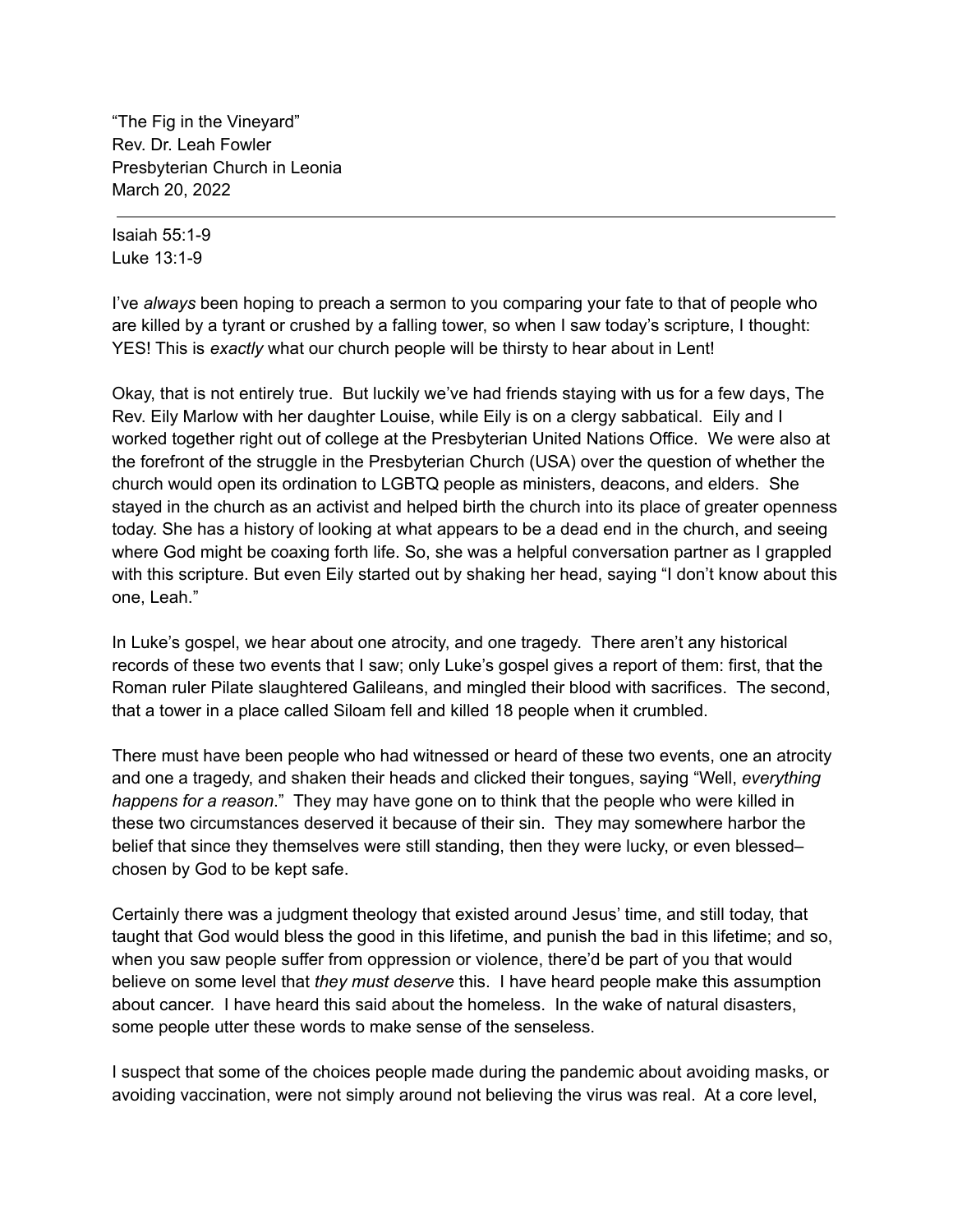some people actually believe that the people who get sick from COVID are people who deserve it. These people, consciously or unconsciously, think that they won't get sick because *they don't deserve* to get sick, or that God doesn't want them to get sick. Someone I know told me throughout the first year of COVID about the kinds of people who get from COVID– in *his* opinion, they were people who don't take care of themselves. And because he eats well, and works out, he didn't see himself as one of *those* kinds of people. So, he ignored the environment around him– one where a virus was thriving–and he did not take any precautions against COVID. Turns out, he got pretty sick from COVID, and he had so much shame about his illness that he didn't admit it to anyone at first, not until he had recovered enough that he could act like it was no big deal.

But in Luke's gospel, Jesus completely troubles the kind of thinking that teaches that those who suffer must have deserved it. "Do you think these Galileans suffered because they were worse sinners than all other Galileans? No, I tell you!" And then Jesus goes on to tell them that those who fail to repent– that is, change their ways of life to more abundant living – will bring judgment onto themselves.

Jesus then gives an example of a fig tree. We don't know why, but this fig tree is planted in the midst of a vineyard. I can't help but wonder, what is a fig tree doing in a field with so many vines of grapes? Was it to provide shade for the workers? Was it to maximize space, to squeeze as much out of the land as possible?

Whatever the reason, the fig tree was *not* thriving. So, the landowner puzzled over it and consulted with the gardener about what to do with this tree that bore no fruit.

Larissa Kwong Abazia, speaking from her perspective as an Asian American woman of color, says, "Many of us experience the world as a fig tree in the midst of grape vines. We are placed in fields not meant for us and yet expected to thrive. People discount and doubt us, threatening to cut us down if we don't produce in the ways that have been defined on our behalf. We are afterthoughts demanded to bear fruit or be destroyed."

Last week was the 1-year anniversary of the horrific killing of 9 Asian and Asian American women in and near Atlanta. This act of violence brought many in AAPI communities, and their allies, to claim space in their communities for AAPI well-being– not only for their safety, which has been threatened in alarming ways these past 2 years especially, but also for their thriving.

How often do we get to let the wrong people tell the stories that determine our thriving or our demise? Instead of seeing our value and worth as rooted in God's love, we allow people to make up stories that our worth is based in what we produce, what we achieve, where we are on the ladder of success, or on how well we fit into dominant notions of what is attractive. How often do we let a story shape our narrative, when it really is a story that does not belong to us?

*You are no good*. Have you ever told that story about yourself? Can you determine what voices gave you that idea to begin with? Let me assure you, a story like that *is not* the story God tells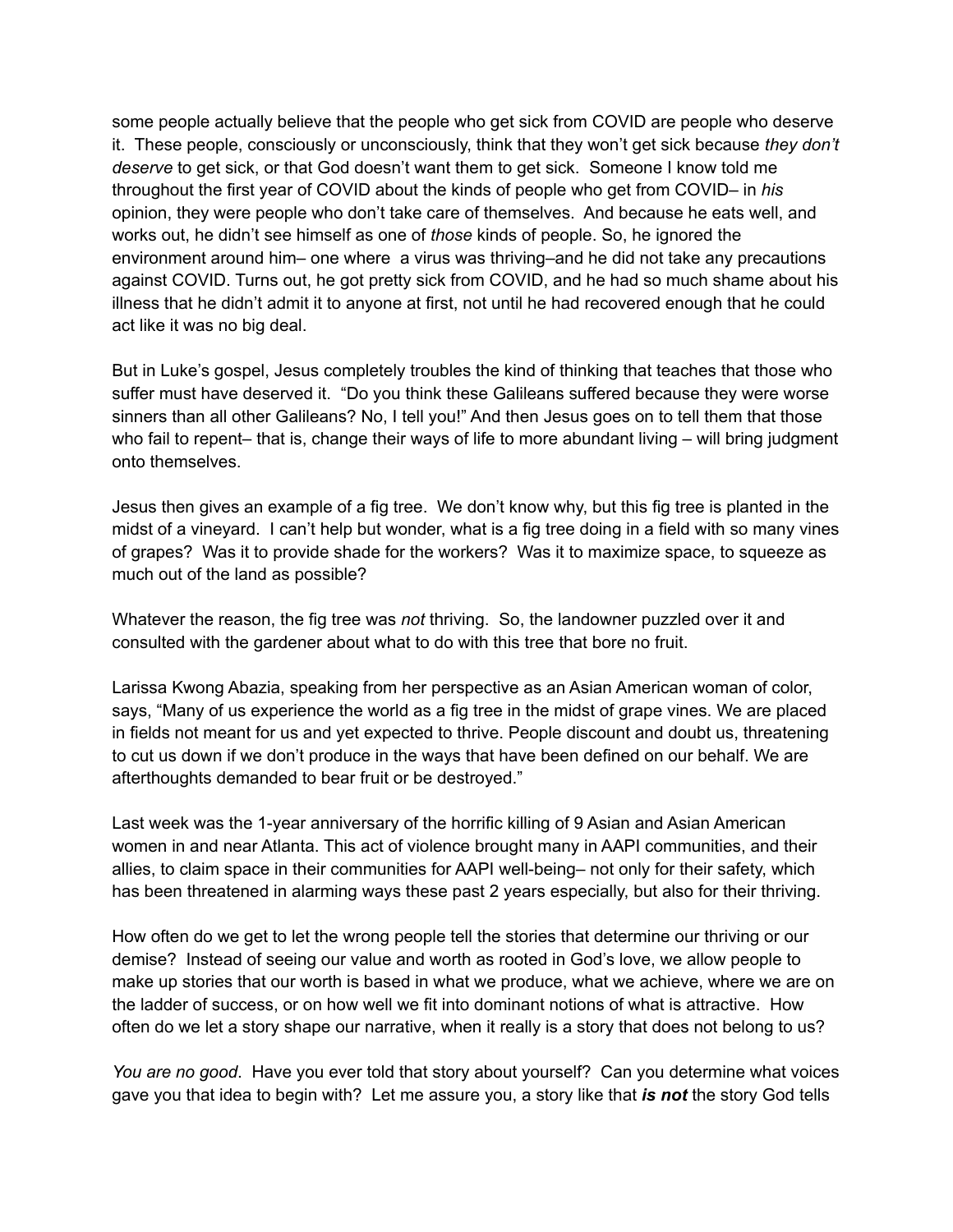about you. Instead of letting *that* story of worthlessness be the story told about the fig tree that produced no fruit, the gardener advised to wait to see what other story might blossom. The gardener knew the fault did not rest in the tree alone; in order to thrive enough to bear fruit, a tree needs a nourishing environment. Maybe it was crowded by grape vines. Maybe it wasn't getting the right amount of sun. "I know," said the gardener, "let me put some manure around it, and see what will happen after a year." The gardener had faith that life flowed inside the fig tree, and was committed to helping create the kind of environment where that tree could thrive.

My friend visiting town shared this wonderful quote with me, from Thich Nat Han, when we were talking about this fig tree. This Zen master and global leader, who died early this year, said: "When you plant lettuce, if it does not grow well, you don't blame the lettuce. You look for reasons it is not doing well. It may need fertilizer, or more water, or less sun. You never blame the lettuce. Yet if we have problems with our friends or family, we blame the other person. But if we know how to take care of them, they will grow well, like the lettuce. Blaming has no positive effect at all, nor does trying to persuade using reason and argument. That is my experience. No blame, no reasoning, no argument, just understanding. If you understand, and you show that you understand, you can love, and the situation will change"

Last weekend we went to be part of a test audience for an advanced viewing of a movie called Nimona. The movie was in the works for many years by Blue Sky Studios, a subsidiary of Disney. It was to be the very first, full-length, animated feature film with a gender-bending character and a love story between two men who share a kiss. However, shortly into the pandemic, Disney shut down Blue Sky. Film production screeched to a halt. Scott Carroll, who has been part of our church since last summer, was the head animator on the movie; suddenly he and his colleagues were out of jobs.The thought that this ground-breaking, bold film would never reach audiences devastated Scott and others who had put so much heart into the movie. Some speculate whether Disney decided the risk of such a ground-breaking movie is not worth the fruits that it would bear in terms of representing children and families whose stories have not yet been told. Here was a chance: offer something to the world that can nourish the soil with love and understanding. But the fruits did not look like what people were expecting or what they were used to. The ax lay at the bottom of the tree, and it looked as if this tree's story was over.

However, a year later, another studio plucked the movie out of the dust of oblivion, and it seems as though we may get to see it brought to production. Last week, the Carrolls invited my family to a preliminary test screening of the movie. Pieces of the animation were still black and white sketch drawing, but the story was so compelling and its characters so endearing that the movie held together beautifully; the viewers cheered at the movie's conclusion. It turns out that something that many people had counted as dead, still had life in it, waiting to bloom. I hope that one day, children who have never seen themselves reflected in big production, animated films can see some glimmer of themselves in this movie, and it can be a spark of hope for how God is at work in them.

Our church is a community whose practice is to try to make the most nourishing spaces for those planted around us to grow. That means looking at one another and seeing that God has